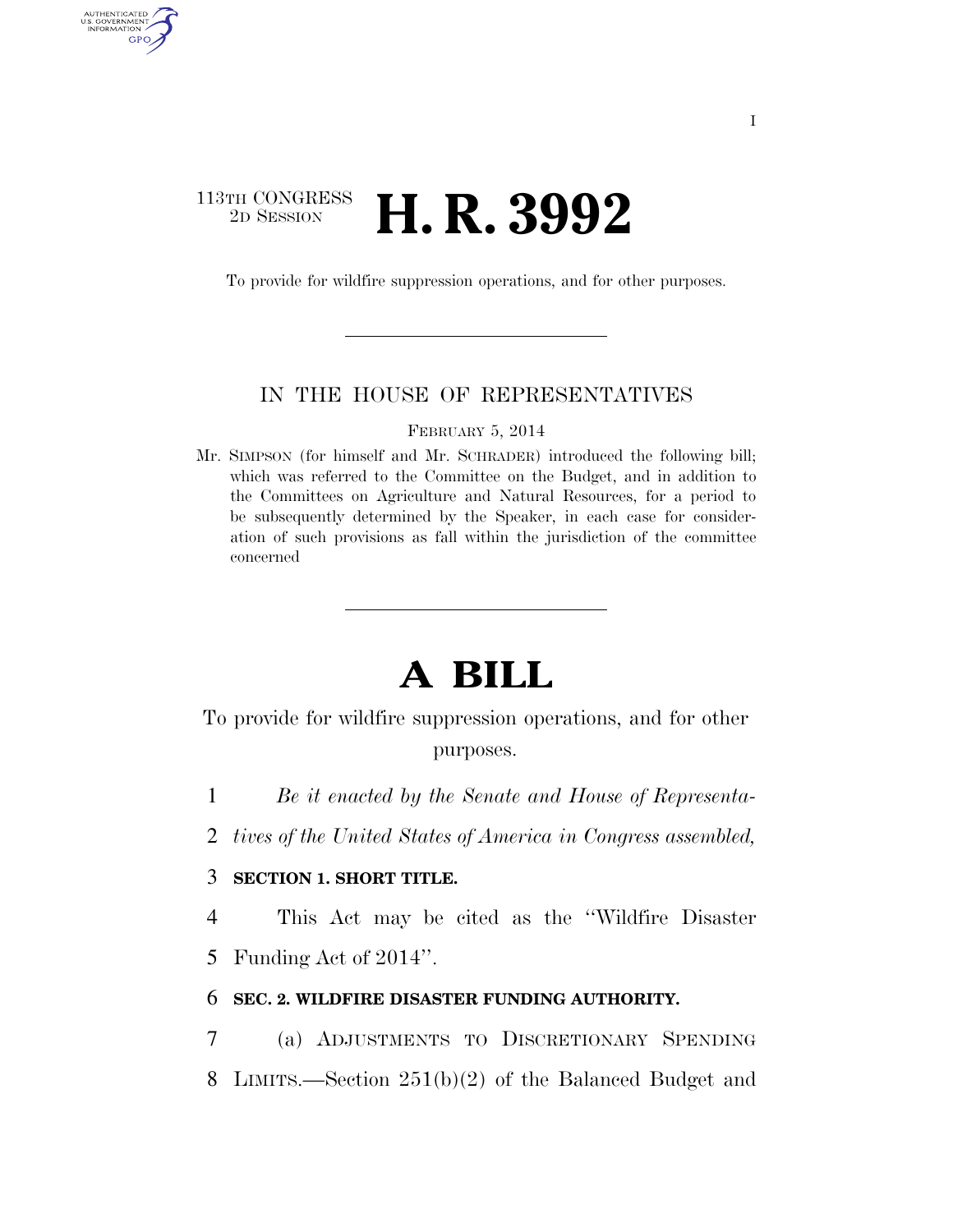Emergency Deficit Control Act of 1985 (2 U.S.C. 2  $901(b)(2)$  is amended by adding at the end the following:

3 "(E) FLAME WILDFIRE SUPPRESSION.—(i) If a bill or joint resolution making appropria- tions for a fiscal year is enacted that specifies an amount for wildfire suppression operations in the Wildland Fire Management accounts at the Department of Agriculture or the Depart- ment of the Interior, then the adjustments for that fiscal year shall be the amount of addi- tional new budget authority provided in that Act for wildfire suppression operations for that fiscal year, but shall not exceed \$2,689,000,000 in additional new budget authority in each of fiscal years 2014 through 2021.

16 ''(ii) As used in this subparagraph-

 $\cdot$  (I) the term 'additional new budget authority' means the amount provided for a fiscal year, in excess of 70 percent of the average costs for wildfire suppression oper- ations over the previous 10 years, in an appropriation Act and specified to pay for the costs of wildfire suppression oper-ations; and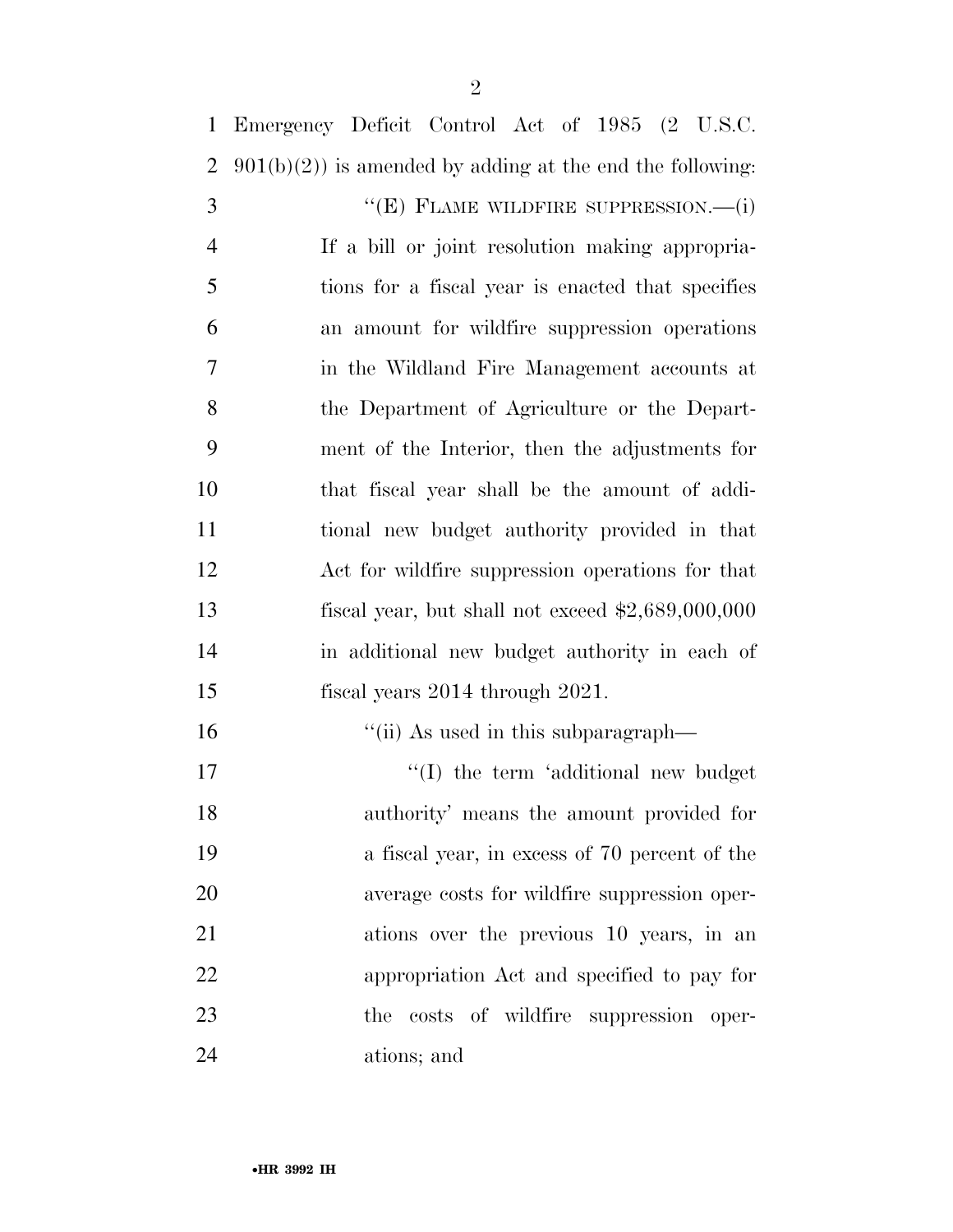| $\mathbf{1}$   | $\lq\lq$ (II) the term 'wildfire suppression          |
|----------------|-------------------------------------------------------|
| $\overline{2}$ | operations' means the emergency and un-               |
| 3              | predictable aspects of wildland firefighting          |
| $\overline{4}$ | including support, response, and emer-                |
| 5              | gency stabilization activities; other emer-           |
| 6              | gency management activities; and funds                |
| $\overline{7}$ | necessary to repay any transfers needed               |
| 8              | for these costs.                                      |
| 9              | "(iii) The average costs for wildfire sup-            |
| 10             | pression operations over the previous 10 years        |
| 11             | shall be calculated annually and reported in the      |
| 12             | President's Budget submission under section           |
| 13             | $1105(a)$ of title 31, United States Code, for        |
| 14             | each fiscal year.".                                   |
| 15             | (b) DISASTER FUNDING.—Section $251(b)(2)(D)$ of       |
| 16             | the Balanced Budget and Emergency Deficit Control Act |
|                | 17 of 1985 (2 U.S.C. 901(b)(2)(D)) is amended—        |
| 18             | $(1)$ in clause $(i)$ —                               |
| 19             | $(A)$ in subclause $(I)$ , by striking "and" and      |
| 20             | inserting "plus";                                     |
| 21             | $(B)$ in subclause $(II)$ , by striking the pe-       |
| 22             | riod and inserting "; less"; and                      |
| 23             | (C) by adding the following:                          |
| 24             | $``(III)$ the additional new budget                   |
| 25             | authority provided in an appropriation                |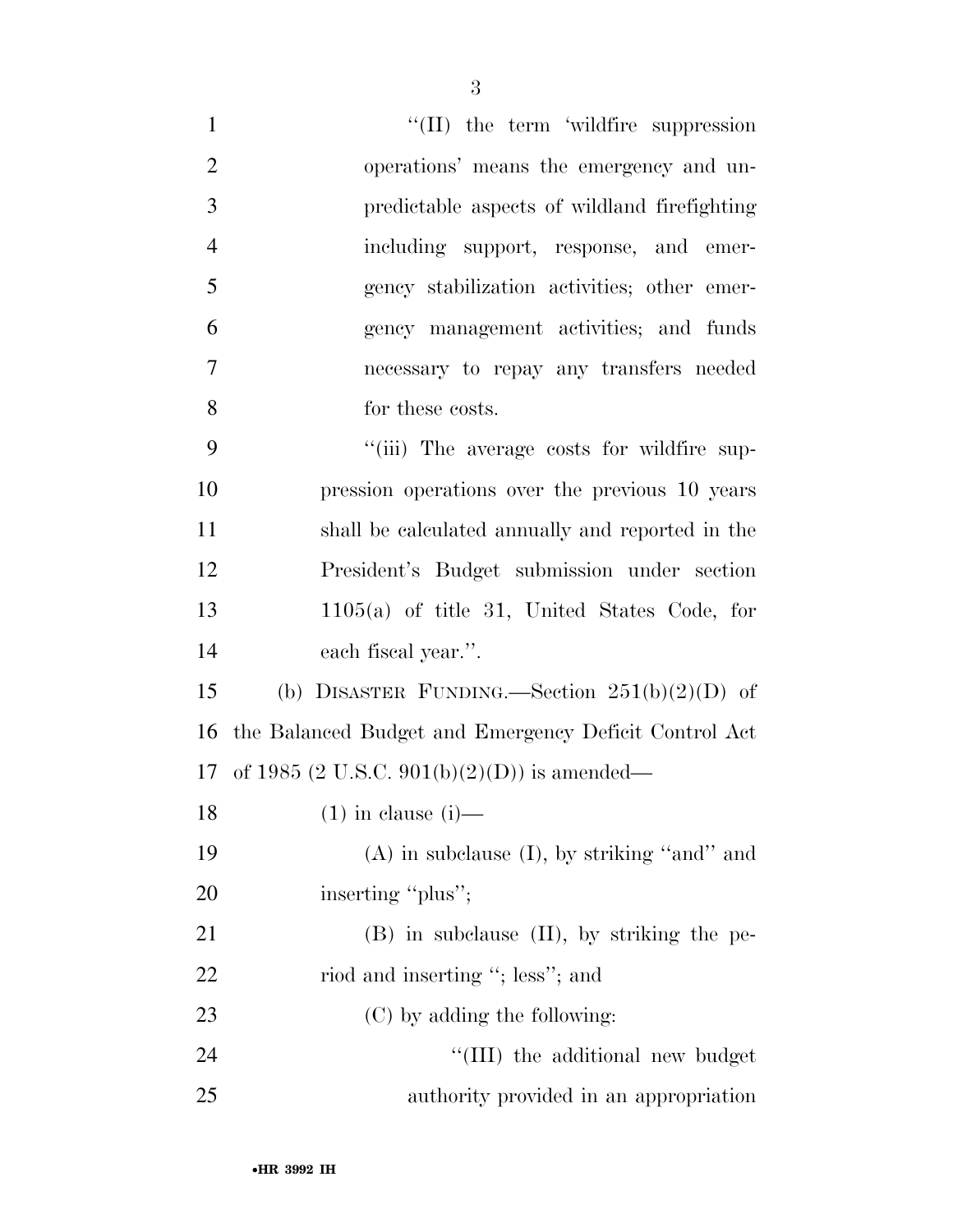| $\mathbf{1}$   | Act for wildfire suppression operations         |
|----------------|-------------------------------------------------|
| $\overline{2}$ | pursuant to subparagraph $(E)$ for the          |
| 3              | preceding fiscal year."; and                    |
| $\overline{4}$ | $(2)$ by adding at the end the following:       |
| 5              | "(v) Beginning in fiscal year $2016$            |
| 6              | and in subsequent fiscal years, the calcula-    |
| 7              | tion of the 'average funding provided for       |
| 8              | disaster relief over the previous 10 years'     |
| 9              | under clause $(i)(I)$ shall include any addi-   |
| 10             | tional new budget authority provided in an      |
| 11             | appropriation Act for wildfire suppression      |
| 12             | operations pursuant to subparagraph             |
| 13             | $(E)$ .".                                       |
| 14             | SEC. 3. PROMPT REQUESTS FOR SUPPLEMENTAL APPRO- |
| 15             | PRIATIONS FOR DEPARTMENT OF THE INTE-           |
| 16             | RIOR AND DEPARTMENT OF AGRICULTURE              |
| 17             | WILDFIRE SUPPRESSION OPERATIONS.                |

 If the Secretary of the Interior or the Secretary of Agriculture determines that supplemental appropriations are necessary for a fiscal year for wildfire suppression op-21 erations (as defined in section  $251(b)(2)(E)$  of the Bal- anced Budget and Emergency Deficit Control Act of 1985 23 (2 U.S.C.  $901(b)(2)(E))$ ), such Secretary shall promptly submit to Congress—